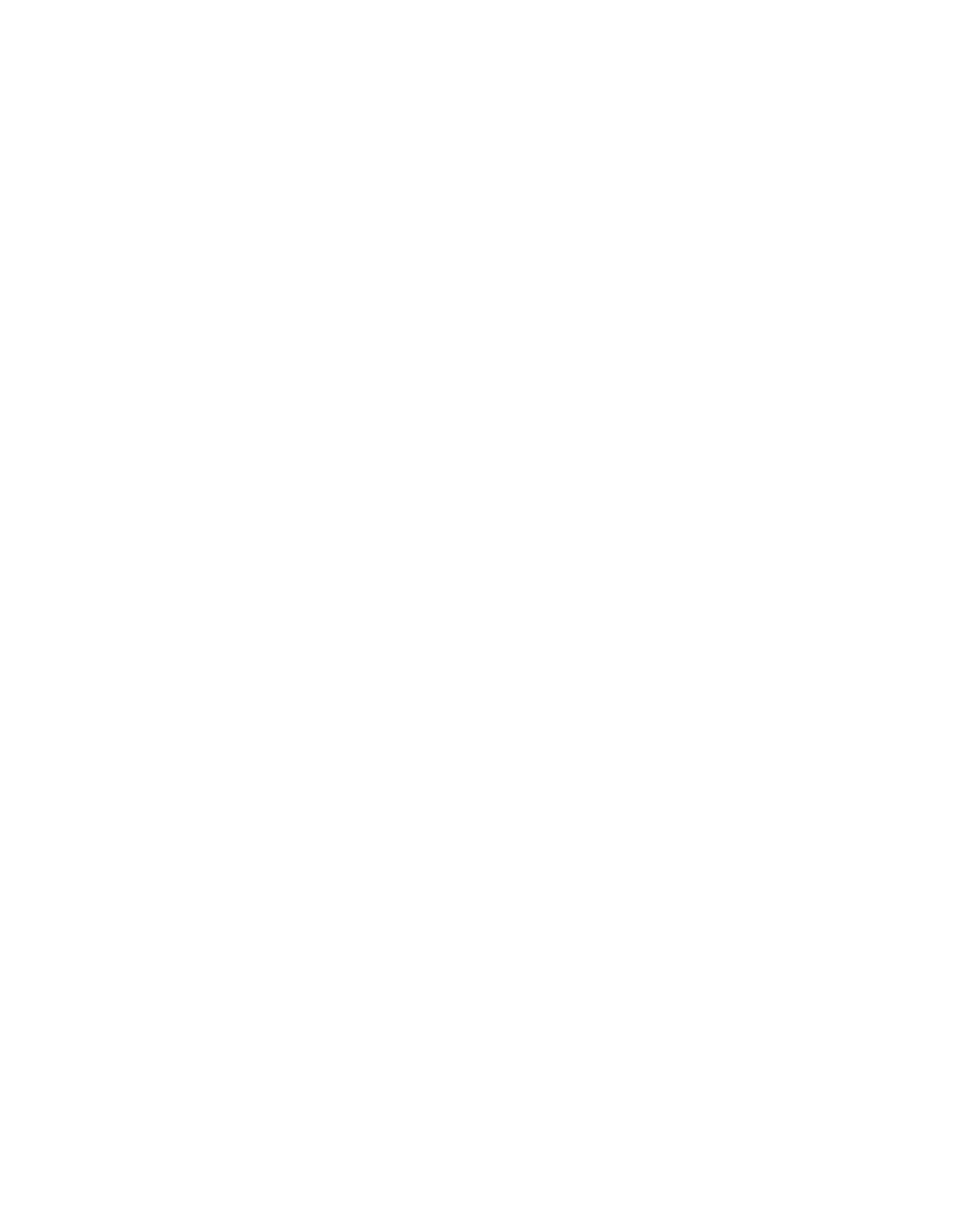# **CONTENTS**

- 1. Executive Summary | 4
- 2. Introduction | 6
- 3. Achieving Disaster Recovery | 7
- 4. The Framework | 8
	- *a. Office of Disaster Recovery Coordination | 9*
	- *b. Iowa Recovery Coordinating Council | 11*
	- *c. Recovery Support Functions | 13*
	- *d. Framework Organizational Chart | 17*
- 5. Framework Escalation | 18
- 6. Resources | 20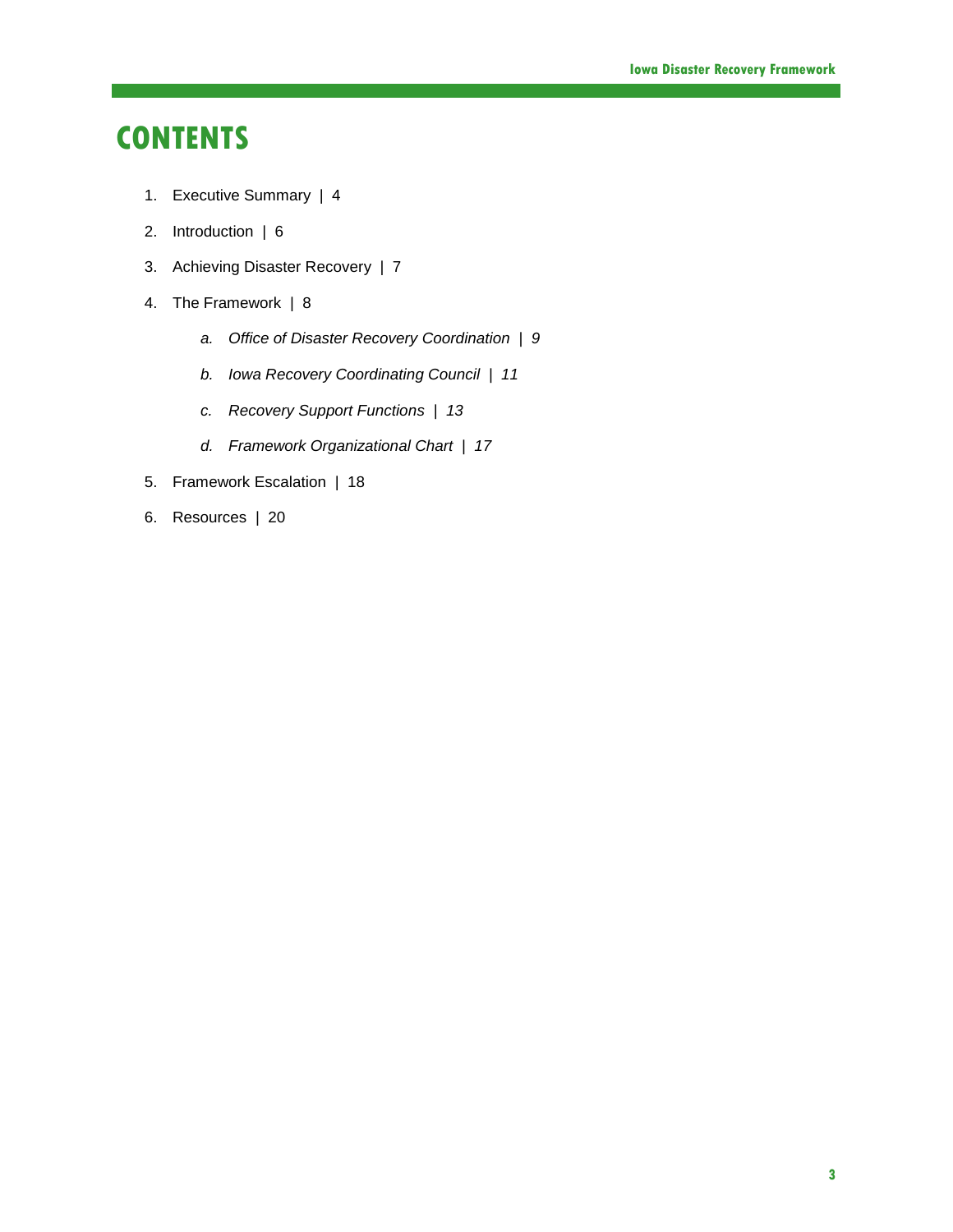# **1. EXECUTIVE SUMMARY**

This Iowa Disaster Recovery Framework (IDRF) includes input from the Iowa Disaster Recovery Tabletop Exercise held June 24, 2010, lessons learned from the 2008 disasters, including the establishment of the Rebuild Iowa Advisory Commission and the Rebuild Iowa Office, and the National Disaster Recovery Framework (NDRF) currently in development.

The purpose of the IDRF is discussed in *Section 2 - Introduction*. It will provide a lasting, flexible structure and system to coordinate and manage recovery in the long-term. This includes:

- Identification of long-term recovery issues.  $\bullet$
- Continuous, ongoing prioritization and goal-setting.
- Identification of gaps, duplications and timelines in programs and funding.
- Development of policies and procedures, prior to disbursement, that ensures timely, effective, and transparent use of funds in recovery.
- Implementation of a communication strategy to ensure accountability, transparency and effective real-time information sharing for state-wide recovery.
- Recommendation of state and federal policy.  $\bullet$

The IDRF provides a structure to engage stakeholders such as individual Iowans, local and tribal governments, businesses, voluntary, faith-based and community organizations as well as state and federal agencies to identify and resolve recovery challenges both before and after disaster events. It applies to all disasters, recovery partners, and recovery activities.

In *Section 3 - Achieving Disaster Recovery*, factors that help support a successful recovery are identified:

- Frequent citizen engagement and public participation  $\bullet$
- $\bullet$ Coordinated public communication that is clear, consistent and continuous.
- Informed, timely and coordinated decision-making
- Establishment, integration and prioritization of community recovery planning processes  $\bullet$
- Cooperative, efficient and transparent recovery management  $\bullet$
- Knowledgeable, accountable and efficient financial/acquisition/program management
- Organizational flexibility, efficiency and cooperation.  $\bullet$

It is recommended that the State of Iowa establish an integrated data collection/sharing system to aid in measuring recovery progress.

*Section 4 - The Framework* outlines the actual Iowa Disaster Recovery Framework (IDRF). It recommends that the State of Iowa establish an Office of Disaster Recovery Coordination (ODRC) to coordinate long-term disaster recovery planning efforts. The OCRD would require staffing during nondisaster times, and is "scalable" with the ability to expand as needed during disaster times.

Responsibilities of the ODRC during non-disaster times include recovery planning activities, leading efforts to establish a shared data system, advocating for changes to federal and state recovery policy, updating and exercising the IDRF, and coordinating recovery training with all partners. Expanded activities during a disaster and its recovery are outlined, including the potential need for additional personnel for leadership, communications, intergovernmental relations, recovery support function coordination, community outreach and other needs

Another recommendation contained in Section 4 is that the state establish an Iowa Recovery Coordinating Council (IRCC) to work with the ODRC to achieve multi-jurisdictional and multi-agency communication, coordination and information sharing.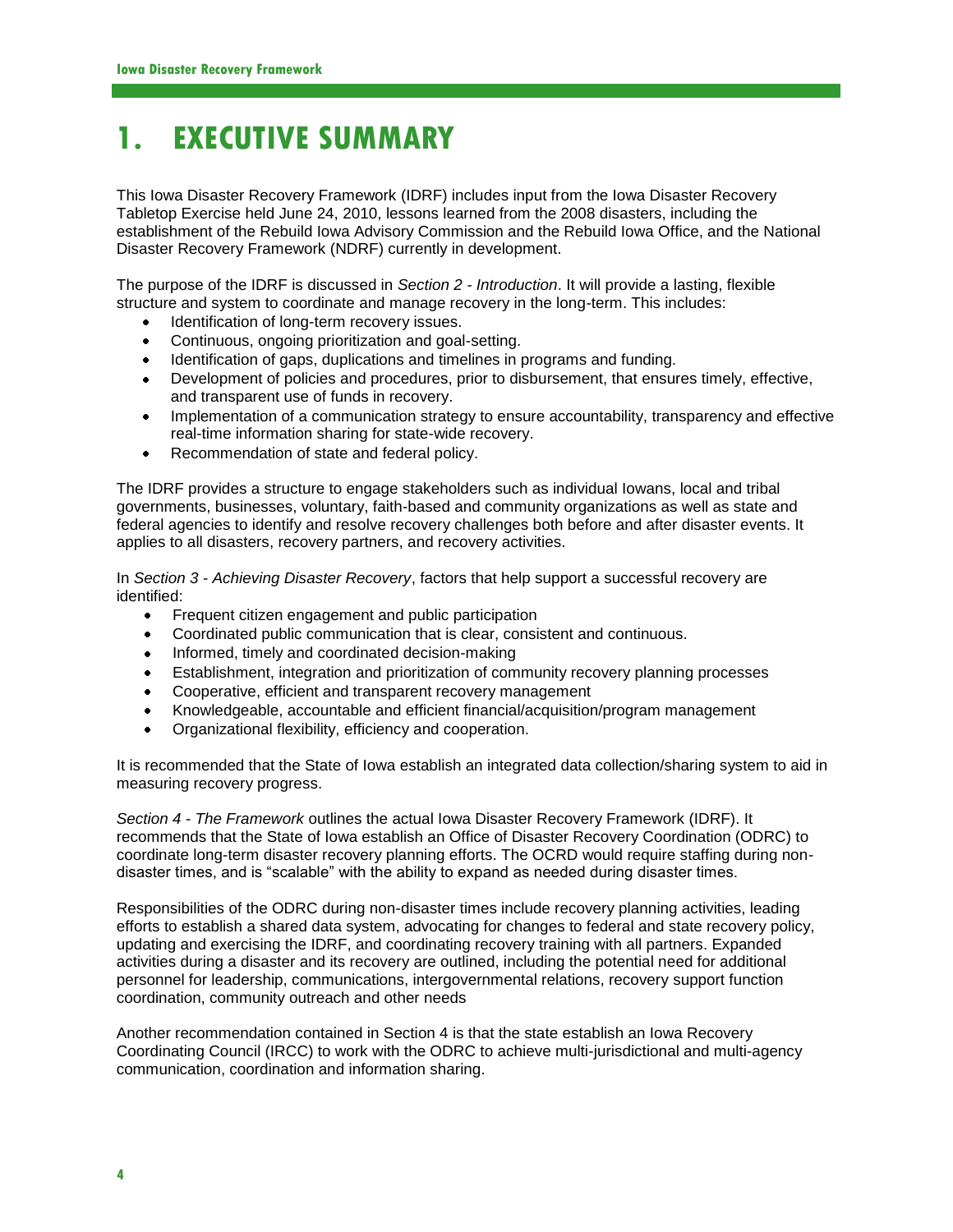Goals of the IRCC would include recovery coordination and communication, data sharing, and advocacy for improved disaster recovery policies at the local, state and federal levels.

Section 4 also details Recovery Support Functions (RSFs) that assist the ODRC and IRCC by facilitating stakeholder participation and intergovernmental and public/private partnerships. Representatives from local, state and federal agencies and NGOs are organized into six RSFs:

- Community Planning & Capacity Building  $\bullet$
- Economic & Cultural Development
- Health, Social, Community & Education Services  $\bullet$
- Housing  $\bullet$
- Infrastructure  $\bullet$
- Agriculture & Environmental Services

Similarly to the ODRC, the primary tasks of the RSF expand during a disaster recovery. However, during both non-disaster and disaster times, the basic mission remains focused on coordination within the target areas.

The Framework Organizational Chart in Section 4 demonstrates the reporting and coordination relationships planned to achieve this mission.

*Section 5 - Framework Escalation* details the structure that should be established once the Governor and/or General Assembly choose to escalate the framework at the time of a major disaster. This may include establishing a Disaster Recovery Advisory Commission to provide leadership, vision and creativity to address the short- and long-term issues of the recovery; directing state resources for recovery purposes, such as state personnel, technical support, a Disaster Recovery Fund and other funds; and expanding the ODRC to address long-term recovery needs by appointing an cabinet-level Executive Director, and temporarily increasing staff.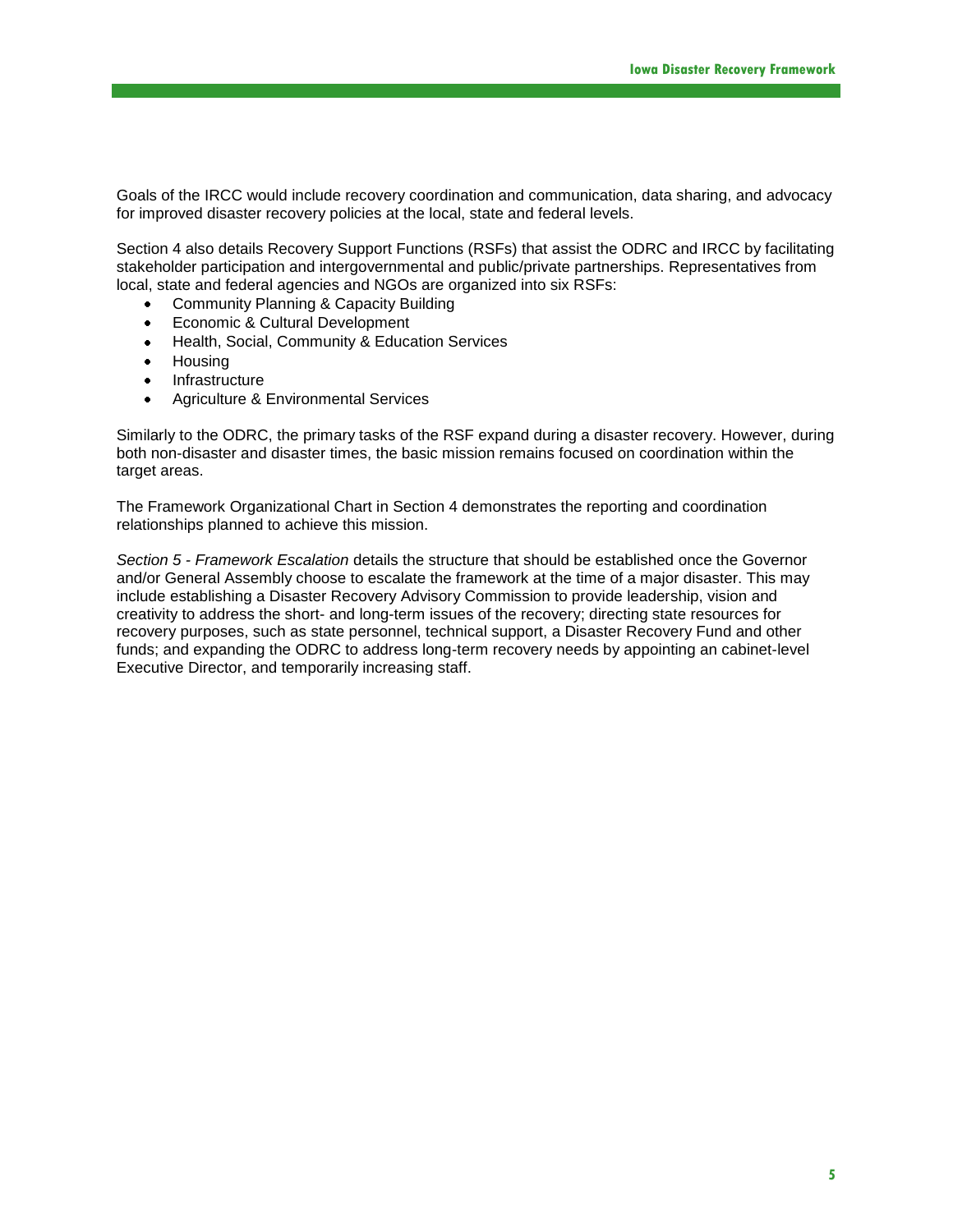# **2. INTRODUCTION**

The proposed Iowa Disaster Recovery Framework (IDRF) includes input from the Iowa Disaster Recovery Tabletop Exercise held June 24, 2010, lessons learned from the 2008 disasters, including the establishment of the Rebuild Iowa Advisory Commission and the Rebuild Iowa Office, and the National Disaster Recovery Framework (NDRF) currently in development through the Federal Emergency Management Agency (FEMA). As a result, the IDRF is designed to meet the specific recovery needs of Iowa for any type or magnitude of disaster.

The purpose of the framework is to provide a lasting, flexible structure and system to coordinate and manage long-term disaster recovery efforts, including:

- Identification of long-term recovery issues.
- Continuous, ongoing prioritization and goal-setting.
- Identification of gaps, duplications and timelines in programs and funding.
- Development of policies and procedures, prior to disbursement, that ensures timely, effective, and transparent use of funds in recovery.
- Implementation of a communication strategy to ensure accountability, transparency and effective real-time information sharing for state-wide recovery.
- Recommendation of state and federal policy.
- Ensure that community and non-governmental partners have a strong voice and role in disaster recovery.

This framework is not intended to be overly prescriptive or rigid or to add undue bureaucracy or expense to recovery operations. It is also not intended to serve as the Recovery Plan for the state. This framework should supplement current response and recovery plans, practices and procedures. It is meant to provide guidance that will allow the State of Iowa to be more prepared and coordinated for future disaster recovery efforts, particularly those at the catastrophic level.

This framework seeks to ensure that recovery can begin during the response phase of any disaster and that government entities along with other partners are prepared to provide efficient and effective disaster recovery programs and services. It is proposed that the State of Iowa work to build a real-time system for sharing information, an essential tool required for the identification of long-term recovery needs, gaps, duplications, and evaluation of the effectiveness of service delivery. The framework also provides a means for the continued advocacy of changes at the federal level that will assist in the success of future recovery efforts.

Like the national framework, the IDRF focuses on recovery activities and distinguishes these from response activities. Even though response activities often set the stage for recovery, the IDRF does not speak to response operations and other emergent activities that immediately precede or follow a disaster. However, response activities can influence long-term recovery and these impacts must be considered prior to implementation. Recovery activities will be highly coordinated with Homeland Security and Emergency Management Division (HSEMD), the Iowa National Guard and other agencies engaged in response activities.

In the IDRF, recovery efforts include immediate recovery activities and long-term recovery activities. Immediate recovery activities involve returning individuals and families, critical infrastructure and essential government or commercial services back to a functional state. Such activities are often characterized by temporary actions that provide a bridge to permanent measures. Long-term recovery may continue for months to years after a disaster. It is the process of rebuilding or relocating damaged or destroyed social, economic, natural, and built environments in a community to conditions set in a long -term recovery plan. The goal underlying long-term redevelopment is for the impacted community to become safer and stronger, moving toward self-sufficiency, sustainability and resilience.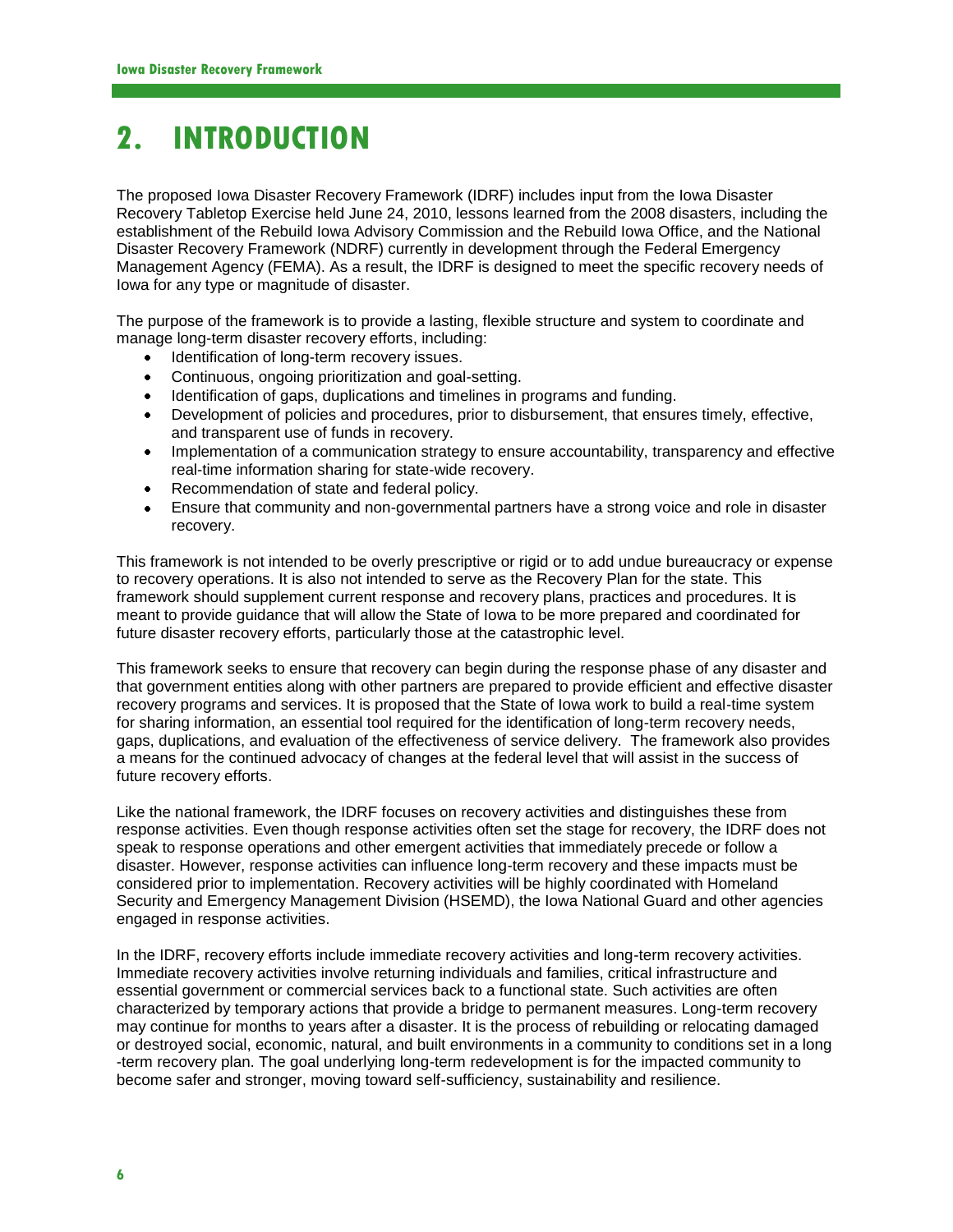# **3. ACHIEVING DISASTER RECOVERY**

This framework is designed to reflect the knowledge that disaster recovery occurs at the individual and community level. For an Iowa community to achieve a successful disaster recovery, it must overcome the impacts of the disaster, reestablish an economic and social base that instills confidence in the community's viability, and rebuilds the community to be more resilient from future disasters.

Recovery cannot be defined simply by the community's return to pre-disaster circumstances when these circumstances are no longer sustainable, competitive, or functional to the post-disaster community. The impacted community should be informed and evaluate all alternatives and options, and avoid simple restoration of an area that may not be sustainable.

Factors which help support a successful recovery are:

- Frequent citizen engagement and public participation
- $\bullet$ Coordinated public communication that is clear, consistent and continuous.
- ٠ Informed, timely and coordinated decision-making
- Establishment, integration and prioritization of community recovery planning processes  $\bullet$
- Cooperative, efficient and transparent recovery management  $\bullet$
- Knowledgeable, accountable and efficient financial/acquisition/program management
- $\bullet$ Organizational flexibility , efficiency and cooperation.

Measuring and communicating recovery progress increases public confidence by promoting transparency, accountability, and efficiency; allows for identification of on-going recovery needs; and serves as a feedback mechanism for how to improve and adjust recovery strategies and activities.

Measuring recovery progress also provides for a holistic view of the recovery, allowing Iowans to evaluate effectiveness, incorporate lessons learned and best practices and restructure the recovery approach as necessary. Doing this effectively would require an integrated data collection/sharing system. A common system would allow recovery partners to better serve and assist disaster-affected Iowans in their recovery efforts.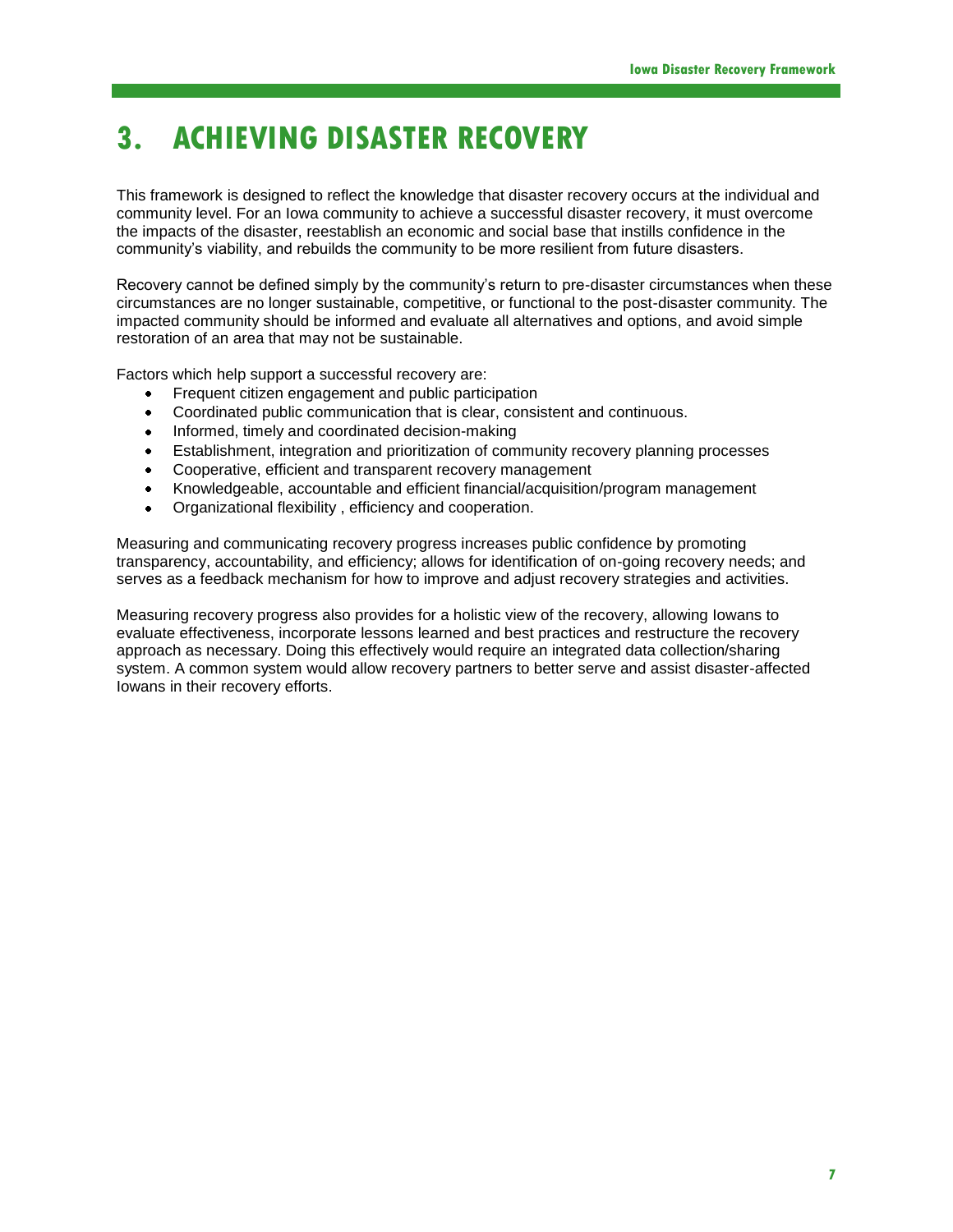# **4. THE FRAMEWORK**

The Iowa Disaster Recovery Framework is built around the following key concepts:

- A structure that is flexible and scalable
- $\bullet$ The authority and responsibility to lead and coordinate all recovery partners including state agencies, federal agencies, local and tribal governments and non-governmental organizations
- A reliance on input from Iowans to establish a vision and plan for post-disaster recovery efforts ٠
- $\bullet$ A system to identify needs and track progress toward meeting those needs
- A focus on transparent, timely and effective delivery of services  $\bullet$
- The utilization of centralized communication efforts  $\bullet$
- The maintenance and improvement of the state's long-term recovery capabilities through  $\bullet$ planning and exercise

The framework is designed to utilize resources and staff in the most efficient way possible both before and during recovery. It provides for an Office of Disaster Recovery Coordination that works collaboratively with recovery partners organized among Recovery Support Functions, known collectively as the Iowa Recovery Coordinating Council.

A primary feature of the framework is its scalability. The flexible framework can adapt to disaster recovery needs. Specific staffing of the ODRC during escalation will vary and be determined by the needs of the disaster recovery efforts.

Each feature of the framework will be further described in the following sections.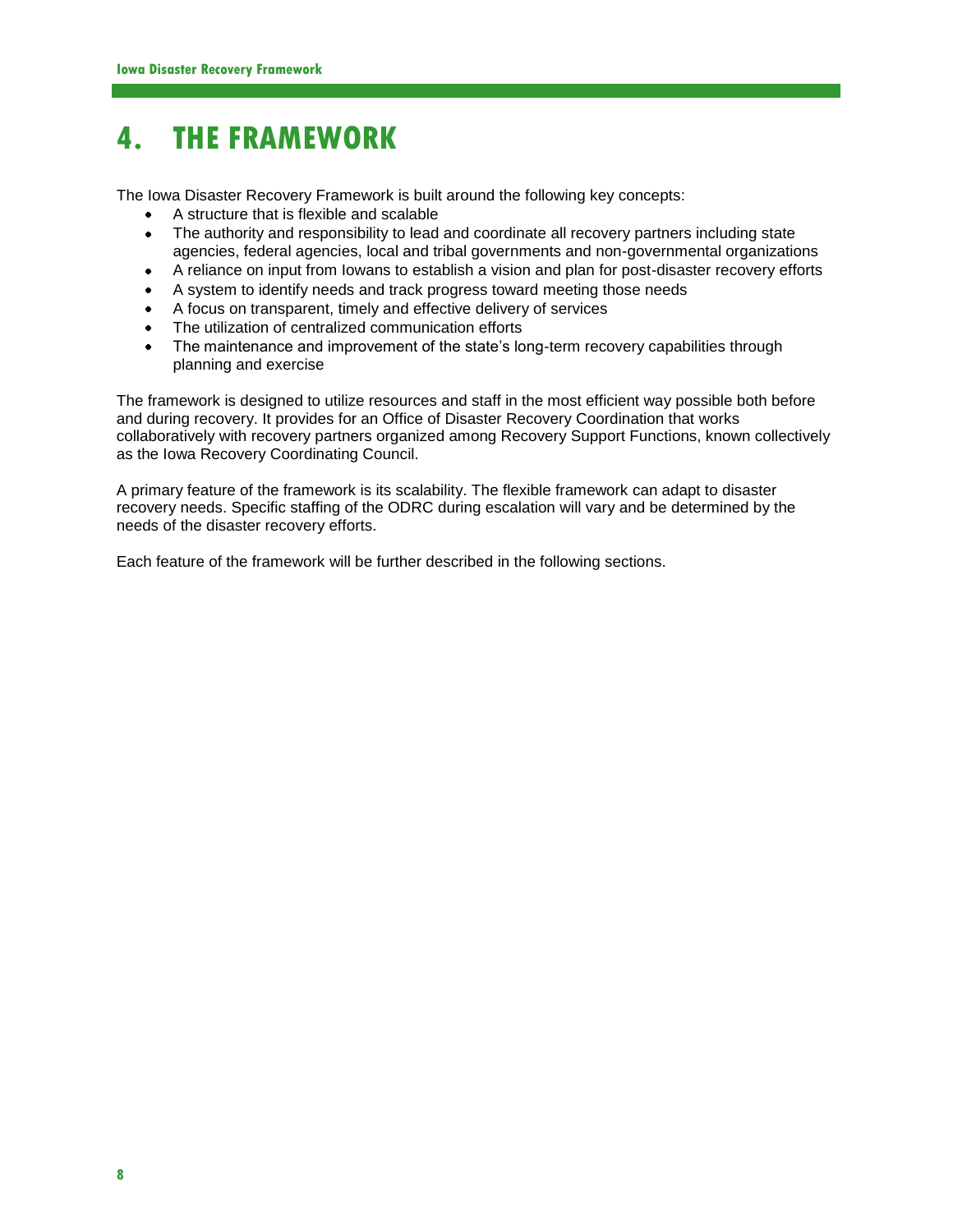# **4a. OFFICE OF DISASTER RECOVERY COORDINATION**

It is recommended that the State of Iowa establish an Office of Disaster Recovery Coordination (ODRC). Within the Office, the state should provide staffing during non-disaster times to coordinate long-term disaster recovery planning efforts and the Iowa Recovery Coordinating Council and Recovery Support Function activities. This Office is not intended to require many resources in non-disaster times and would work to draw upon federal resources wherever possible for operations during a disaster recovery. Staff of this office would normally report to the Division Administrator of HSEMD. This staff would be expected to carry out the duties listed below. In order to achieve these responsibilities, it is critical that the staff of this office work closely with HSEMD staff especially in areas of mitigation and planning. It is also critical that this staff not be assigned additional duties or programs outside of these recovery activities.

### **ODRC Responsibilities**

In non-disaster times:

- 1. Staff the Iowa Recovery Coordinating Council and Recovery Support Function planning activities
- 2. Lead efforts to establish a shared data system for disaster-related impact assessments and case management
- 3. Put plans and agreements in place with federal, state and local agencies and organizations for data-sharing
- 4. Stay current with and advocate for changes to federal and state recovery policy
- 5. Coordinate with HSEMD to update and exercise the Iowa Disaster Recovery Plan, Part C of the Iowa Comprehensive Plan.
- 6. Coordinate recovery training with all partners
- 7. Work closely with community partners to ensure they have a voice in the planning process and assist in community planning efforts
- 8. Research and implement best practices in disaster recovery, including those of other states and countries

During a major disaster and its recovery, as the ODRC is asked to take on more responsibility, the Governor should appoint a cabinet-level Executive Director to oversee the office's expanded duties, including the following:

- 1. Ensure that recovery planning begins during the response phase of disaster events by participating in the efforts of the State Emergency Operations Center
- 2. Ensure that impact assessments are completed to assist in determining resource needs during recovery.
- 3. Coordinate the activities of the Iowa Recovery Coordinating Council and the Recovery Support Functions.
- 4. Provide pertinent recovery-related information to the Governor.
- 5. Coordinate and support work of the Disaster Recovery Advisory Commission once established by the Governor, including implementation of policy recommendations.
- 6. Ensure inclusiveness and transparency in the state recovery process.
- 7. Identify recovery priorities and needs for the Governor to address through the Disaster Recovery Fund (once established).
- 8. Coordinate statewide disaster recovery communications efforts to ensure consistency and accuracy of messaging.
- 9. Provide up-to-date information on state and federal recovery-related laws, policies and programs to the Governor, legislature and other recovery partners.
- 10. Track and report recovery funding and progress to ensure transparency and effectiveness.
- 11. Communicate recovery priorities to local, state and federal stakeholders and supporters.
- 12. Work with affected communities to engage in community-specific, long-term disaster recovery planning.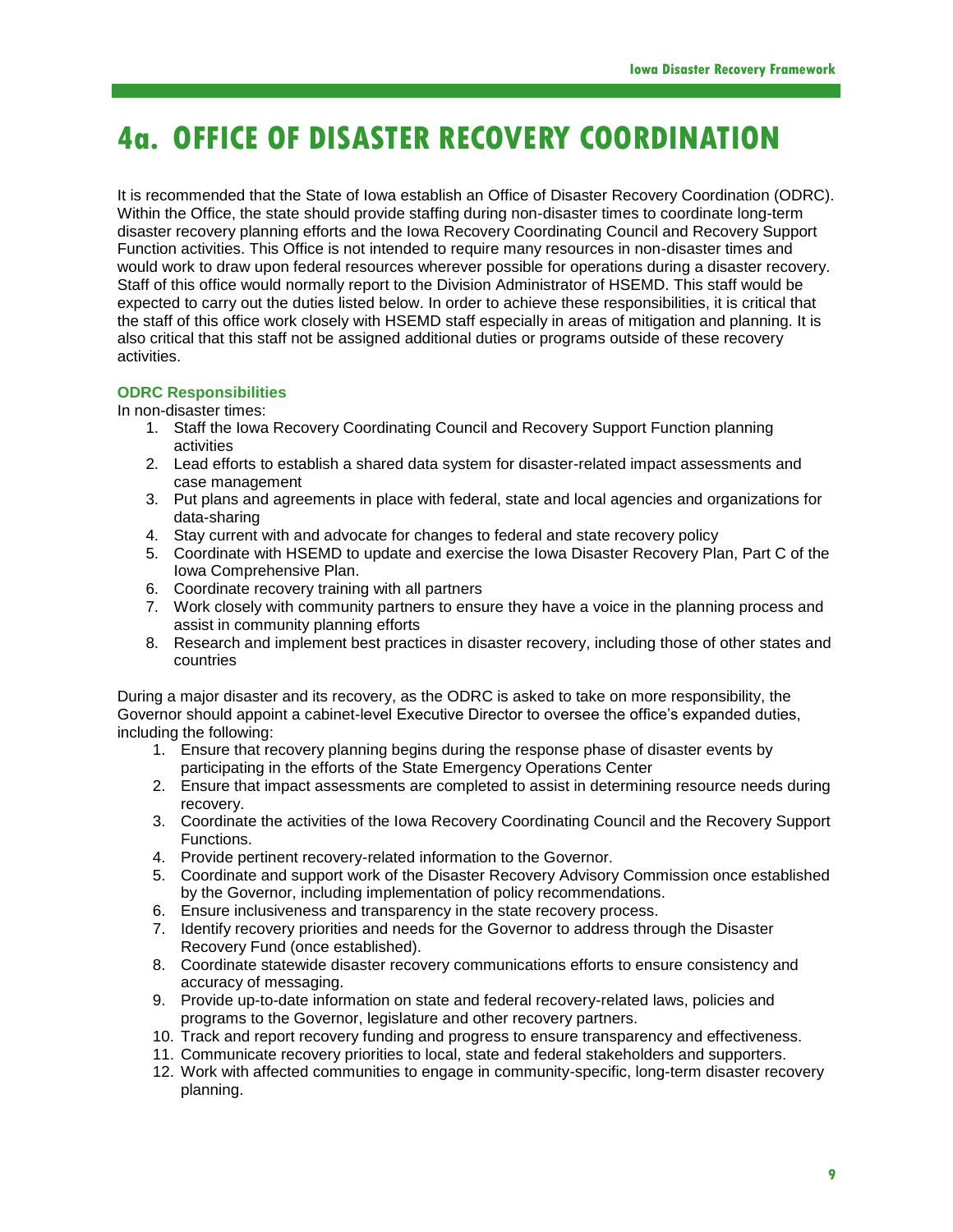- 13. Advocate for changes to federal and state recovery policy.
- 14. Coordinate state and federal funding streams for recovery efforts.
- 15. Identify issues and communicate solutions for gaps in assistance programs and duplications of benefit.
- 16. Establish benchmarks for recovery and communicate necessary adjustments to meet those benchmarks.
- 17. Work closely with community partners to ensure they have a voice in the recovery process.

In addition to a cabinet-level Executive Director the Governor and General Assembly may also provide for temporarily increased staffing for the ODRC during major disasters. Depending on need, additional staff may be needed to provide further leadership, communications, intergovernmental relations, Recovery Support Function coordination, community outreach and other coordination duties.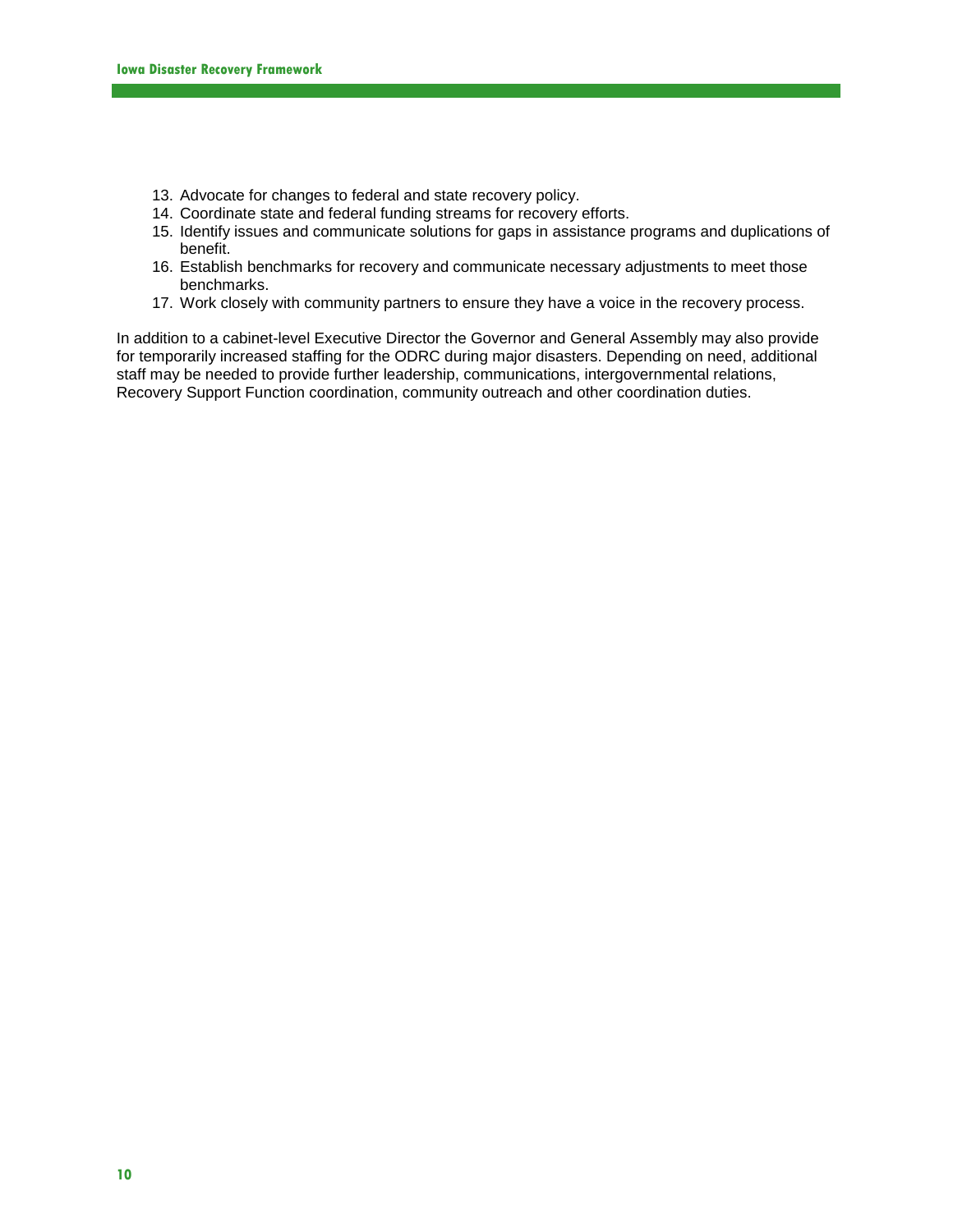# **4b. IOWA RECOVERY COORDINATING COUNCIL**

It is recommended the state establish an Iowa Recovery Coordinating Council (IRCC) to work with the ODRC to achieve multi-jurisdictional and multi-agency communication, coordination and information sharing. Each representative brings unique skills, knowledge and understanding of his or her agency programs and policies and how these may contribute to overall disaster recovery. The IRC will be comprised of the Director or a designee from the following organizations:

State:

- Chair: Iowa Department of Public Defense  $\bullet$
- Iowa Department of Agriculture and Land Stewardship  $\bullet$
- Iowa Department of Cultural Affairs ٠
- Iowa Department of Economic Development  $\bullet$
- Iowa Department of Human Services ٠
- Iowa Department of Natural Resources  $\bullet$
- Iowa Department of Public Health ٠
- $\bullet$ Iowa Department of Transportation
- Iowa Finance Authority ٠
- $\bullet$ Iowa Homeland Security and Emergency Management Division
- Iowa Workforce Development

### Local/NGO:

- Iowa Association of Regional Councils  $\bullet$
- Iowa Disaster Human Resource Council  $\bullet$
- $\bullet$ Iowa Emergency Management Association
- $\bullet$ Iowa League of Cities
- Iowa State Association of Counties  $\bullet$
- $\bullet$ Private Business Representative

The IRCC would work to improve the state's recovery capabilities through pre-disaster preparations, planning and coordination. During disaster recovery, the group would work to implement a state disaster recovery plan and ensure a smooth recovery. The IRCC would also facilitate the identification, coordination, communication, and delivery of state and federal assistance and resources needed to supplement recovery efforts. Other agencies at the local, state and federal level could participate in the Recovery Support Function (RSF) work groups and may be asked to participate in meetings and projects as needed. The IRCC may be used to address issues that could affect multiple RSFs and would be responsible for helping coordinate the overall recovery process.

This group would meet at least twice a year during non-disaster times and would assist the ODRC in its activities, including updating the state Recovery Plan as laws, regulations and resources change, thus ensuring the state is prepared to quickly escalate recovery efforts after large scale disasters. Members of the IRCC should be included in exercising the state's Recovery Plan annually. During major disasters, the IRCC would assist the ODRC in developing recovery strategies for the state including goals and metrics to establish early direction and priorities. The group would then meet more frequently as determined by the Chair to create solutions for disaster recovery issues and coordinate all resources to provide for an effective recovery.

Each participating agency should assign one consistent designee to participate in the Recovery Coordinating Council. Designees could be Directors and/or leadership, but do not have to be. Designees should be able to speak on behalf of their agency, make recovery-related decisions, receive recovery training and participate in recovery exercises. Participation in the IRCC and related activities should be included in their job description. While the IRCC is state-specific and does not include federal members,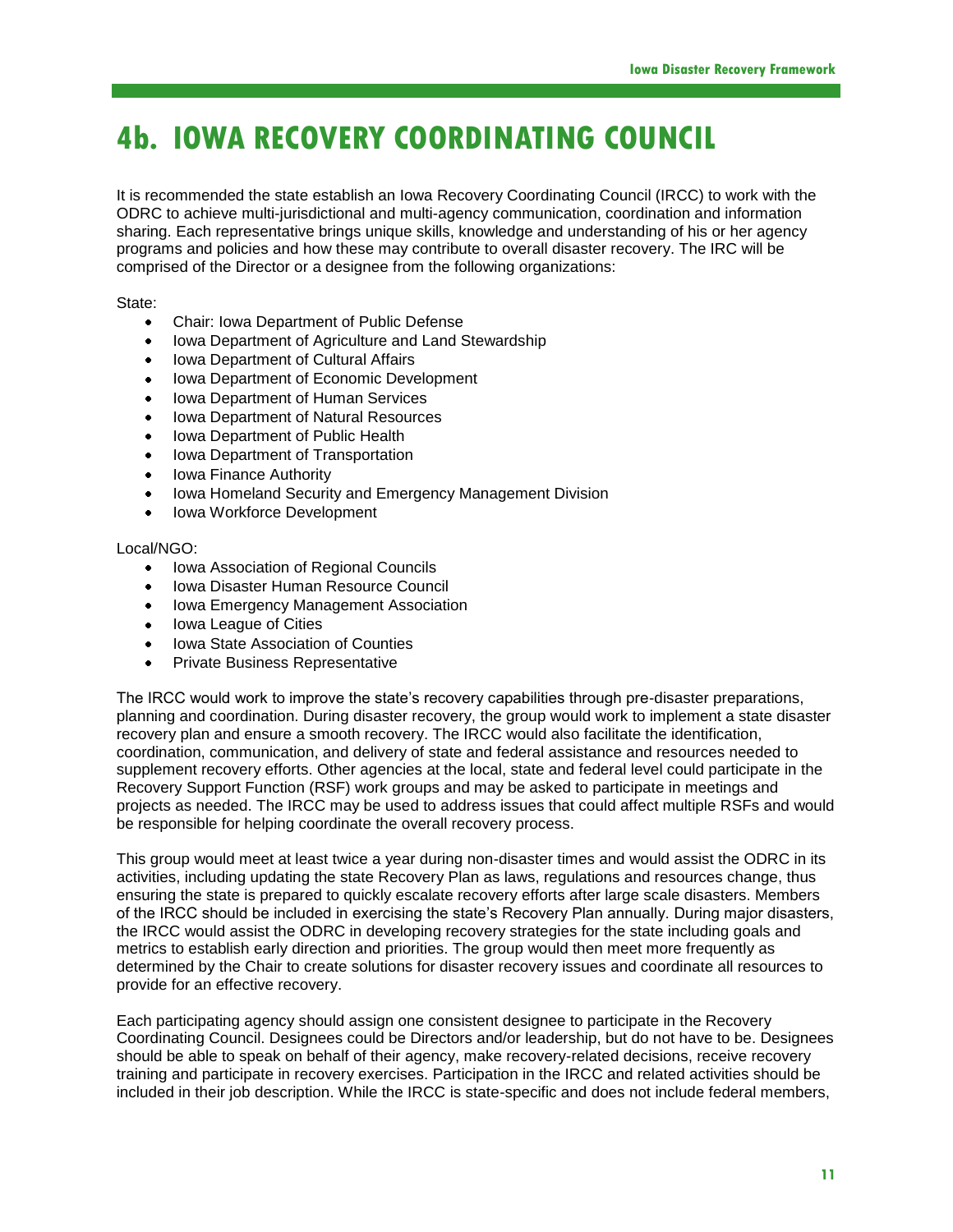partners from federal agencies could be invited to participate in meetings are a part of the RSFs.

### **Goals of the IRCC**

- **Recovery Coordination and Communication –** The main mission of the IRCC is to ensure that those involved in recovery maintain open lines of communication and coordinate efforts. The group will discuss planning opportunities, policy changes and roadblocks that impact a variety of agencies to ensure the most effective and efficient service delivery possible.
- **Data Sharing –** Real-time data sharing, including disaster damage assessments and case management information, is critical to a successful disaster recovery. A shared system would allow for a common calculation of disaster damage, loss and location. It would also help identify unmet needs, gaps in service and duplication of assistance. A shared system would help streamline assistance programs, providing efficient and timely services to Iowans impacted by disasters. Utilization of a shared database would also allow disaster-affected individuals to utilize a one-time application process to access multiple sources of assistance, saving them time and frustration.

Through the IRCC, the ODRC should work to develop a database that could be used to share recovery information among vetted and appropriate federal, state, local and non-profit partners. Such a system would include security measures to protect the privacy of applicant information. The database should be designed for the eventual inclusion of federal agencies. Federal, state and local agencies need to work together to determine what information can be shared, when it can be shared and how it can be shared to ensure that barriers are reduced while ensuring the privacy of those affected.

**Recommend Policy Changes –** The IRCC discussions will serve as a consistent process for evaluating Iowa's disaster recovery system and recommending changes to the disaster recovery system at both the state and federal level. In particular, an improved federal recovery system including recovery-designed programs and policies are critical to the success of any state's full disaster recovery.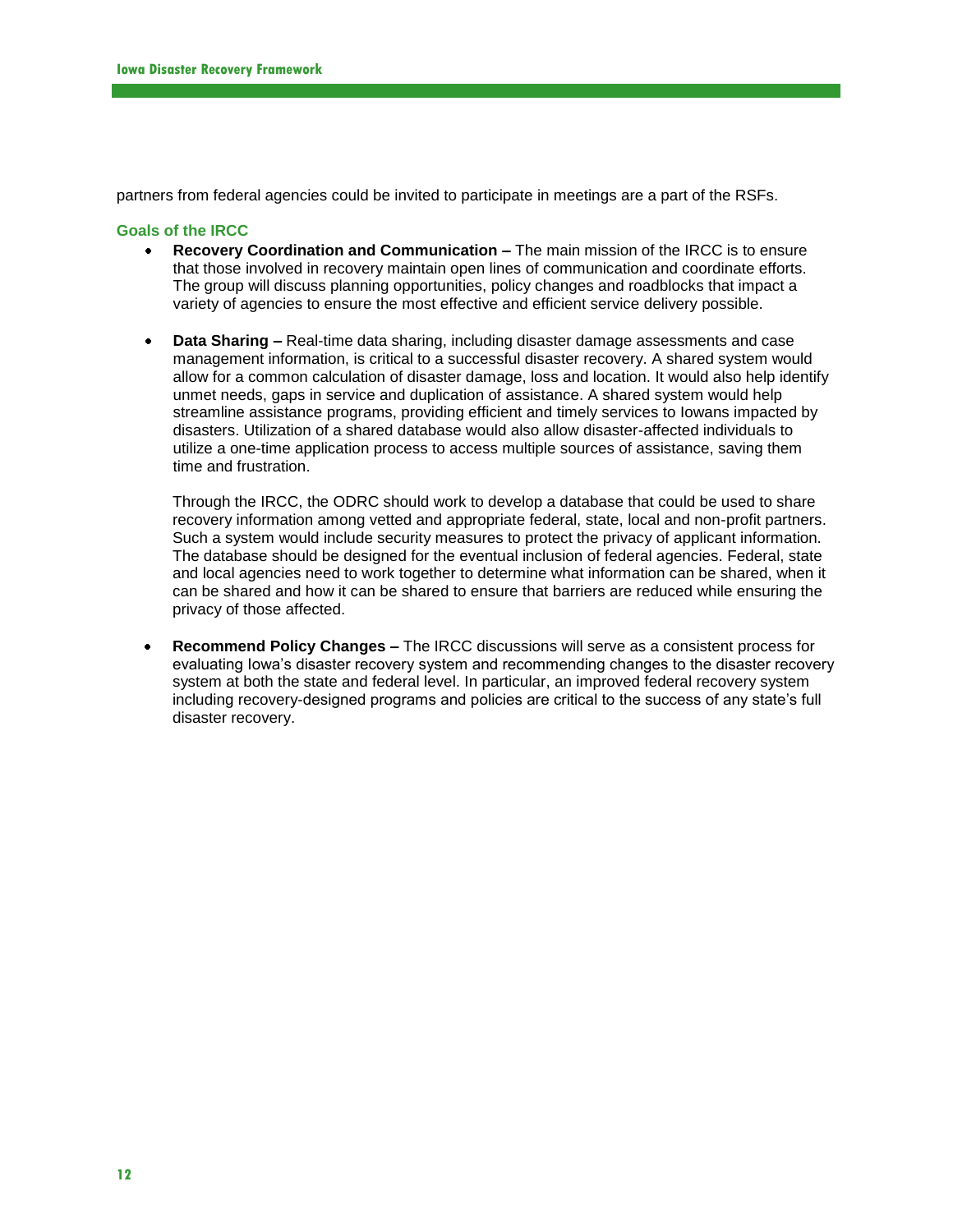# **4c. RECOVERY SUPPORT FUNCTIONS**

The Recovery Support Functions (RSFs) assist the IRC and the ODRC by facilitating and promoting additional stakeholder participation and inter-governmental and public-private partnerships. By organizing recovery into manageable components, stakeholders can be brought together to identify and resolve recovery challenges more easily. Similar to the NDRF, representatives from local, state and federal agencies, along with NGOs, are organized into the following six RSFs:

- Community Planning & Capacity Building
- Economic & Cultural Development ٠
- Health, Social, Community & Education Services  $\bullet$
- **Housing**  $\bullet$
- Infrastructure ٠
- $\bullet$ Agriculture & Environmental Services

Participating local, state and federal agencies and NGOs may appoint a representative to each appropriate RSF. RSF representatives do not need to be full-time disaster recovery staff. During nondisaster times, their duties may include attending occasional RSF meetings, training, and annual exercises of the framework and updating materials and information within their agency related to disaster recovery. During disaster recovery, these groups will work even more closely together to coordination recovery information, programs and communications at a programmatic and operational level and may be called upon to provide temporary staff support to the ODRC. For agencies on both the IRC and RSFs, designees can be the same staff members or an additional staff member within the agency depending on the level of participation needed and the agencies resources. Some agencies are included in more than one RSF and in that case may want to assign different staff members to each.

Each RSF has one agency designated as the "Lead Agency". This agency's designee is responsible for helping to coordinate RSF activities and meeting with the assistance of ODRC staff. This designation does not mean that this agency has more influence over the recovery activities of that RSF, simply that they will help to serve a coordinating function. Frequency of meetings and activities of each RSF will be determined by assignments from the IRC, discussed RSF priorities and other goals that may be established in each RSF category by state leadership.

### **RSF Participating Organizations**

State:

- $\bullet$ Board of Regents
- Iowa Attorney General's Office  $\bullet$
- Iowa College Student Aid Commission ٠
- Iowa Department of Agriculture and Land Stewardship  $\bullet$
- Iowa Department of Cultural Affairs ٠
- Iowa Department of Economic Development  $\bullet$
- Iowa Department of Education 4
- Iowa Department of Human Rights ٠
- Iowa Department of Human Services ٠
- Iowa Department of Management  $\bullet$
- ٠ Iowa Department of Natural Resources
- Iowa Department of Public Defense
- Iowa Department of Public Health  $\bullet$
- ٠ Iowa Department of Public Safety
- Iowa Department of Revenue
- Iowa Department of Transportation  $\bullet$
- Iowa Department on Aging ٠
- Iowa Finance Authority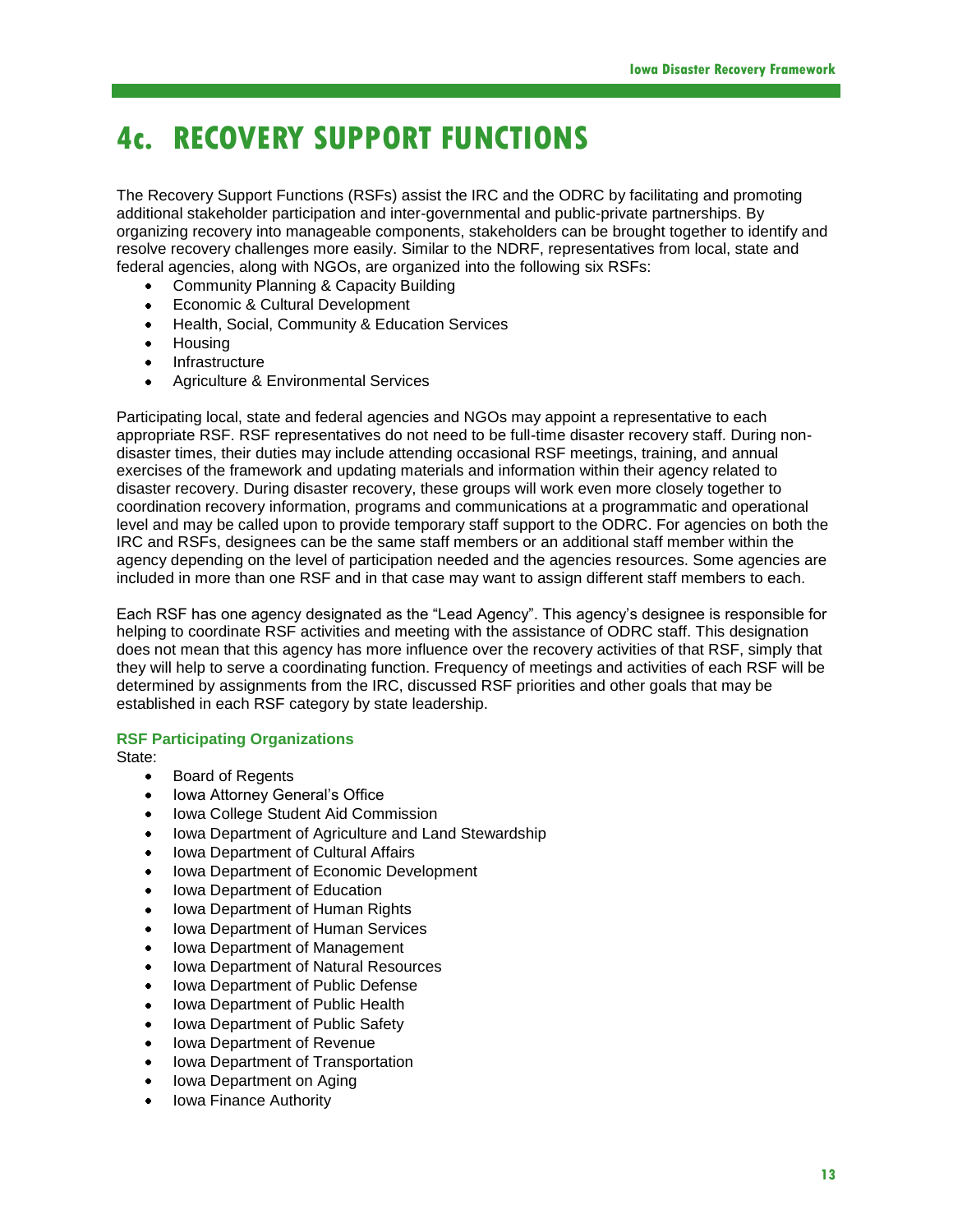- $\bullet$ Iowa Homeland Security and Emergency Management Division
- Iowa Insurance Division  $\bullet$
- Iowa Utilities Board
- Iowa Workforce Development
- $\bullet$ Office of Energy Independence

### Local/NGO:

- Iowa Association of Regional Councils
- Iowa Disaster Human Resource Council  $\bullet$
- $\bullet$ Iowa Emergency Management Association
- Iowa Flood Center  $\bullet$
- Iowa League of Cities  $\bullet$
- Iowa State Association of Counties  $\bullet$
- Iowa State University Extension  $\bullet$
- $\bullet$ Private Industry Representative

### Federal:

- Federal Emergency Management Agency (Federal Coordinating Officer where applicable)  $\bullet$
- U.S. Army Corps of Engineers  $\bullet$
- $\bullet$ U.S. Department of Agriculture – Natural Resources Conservation Service
- $\bullet$  . U.S. Department of Agriculture – Rural Development
- U.S. Department of Commerce, Economic Development Administration  $\bullet$
- U.S. Department of Housing and Urban Development
- $\bullet$ U.S. Environmental Protection Agency
- U.S. Small Business Administration  $\bullet$

### **Tasks of Recovery Support Functions**

Some primary tasks of the RSFs in non-disaster times include:

- 1. Strengthening partnerships between federal, state and local governments, communities and other organizations with the emphasis on promoting recovery leadership at the community level.
- 2. Working toward a standardized system of data collection and sharing among recovery partners.
- 3. Tracking changes in laws, programs and funding sources at the federal level that could affect Iowa's future recovery efforts.
- 4. Participating in training and annual exercising of the recovery framework to ensure the framework is current and relevant.

Some primary tasks of the RSFs during a disaster recovery include:

- 1. Implementing the state recovery plan when developed by a Disaster Recovery Advisory Commission.
- 2. Strengthening partnerships among federal, state and local governments and communities with the emphasis on promoting recovery leadership at the community level.
- 3. Coordinating recovery activities and information-sharing among the participating individual partner agencies and organizations.
- 4. Ensuring transparency in the recovery effort.
- 5. Participating in a coordinated statewide disaster recovery messaging structure to ensure consistency, accuracy and timeliness.
- 6. Coordinating and supporting community-level disaster impact and recovery needs assessments.
- 7. Identifying funding and technical assistance to meet recovery needs and maximize effectiveness of this assistance through proper sequencing and leveraging.
- 8. Informing communities of available assistance programs, including eligibility requirements,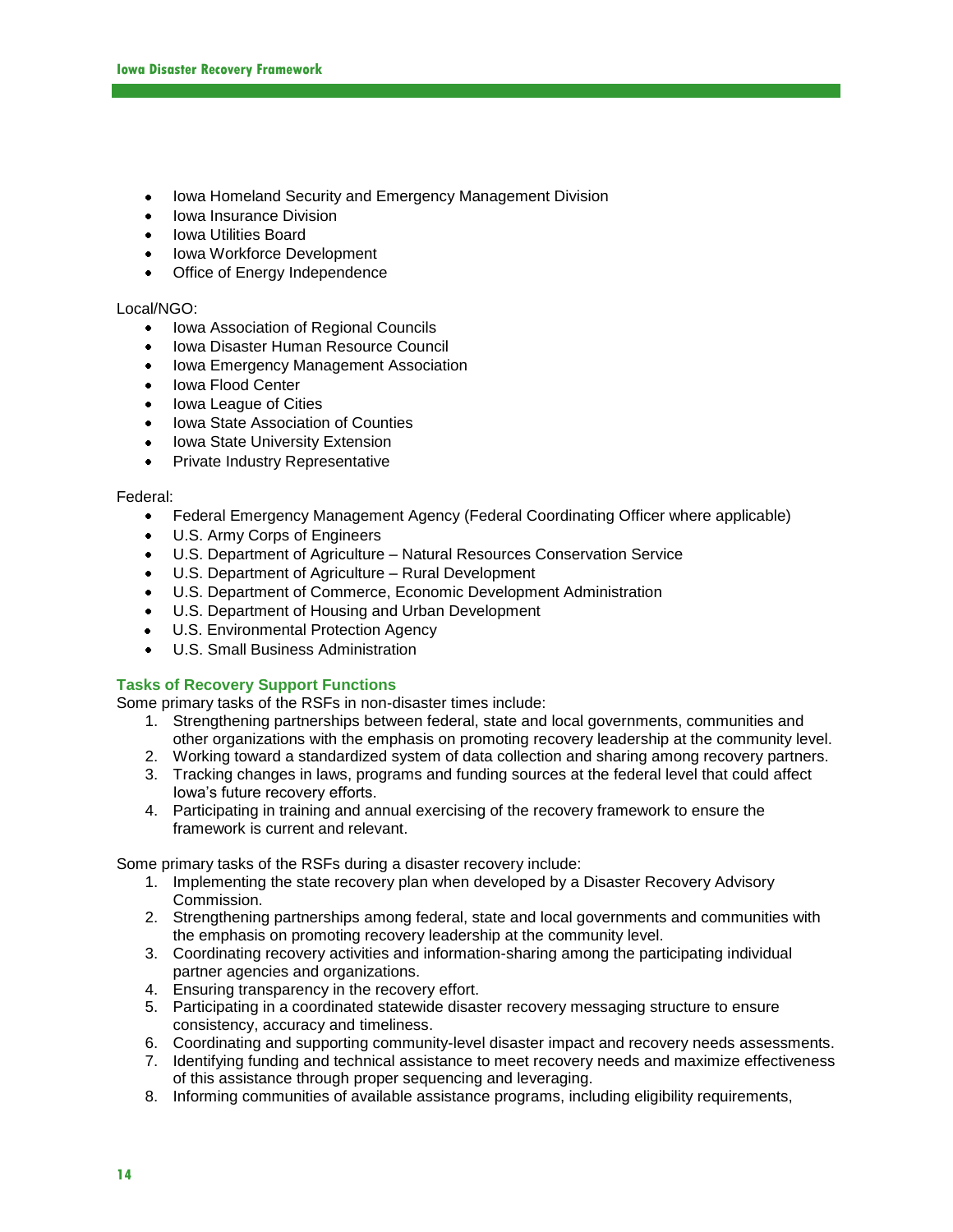compliance requirements, and known limitations due to funding gaps or regulatory restrictions.

- 9. Identifying issues and ideas for improving recovery efforts and programs.
- 10. Facilitating resolution of recovery bottlenecks and challenges.
- 11. Advising state leadership of recovery obstacles stemming from state and federal policies, programs and processes.
- 12. Providing technical assistance for setting up state and local recovery organizations.

### **RSF Mission & Outcome Statements**

### **Community Planning & Capacity Building**

*Lead Agency: Iowa Association of Regional Councils*

*Members: Iowa Department of Economic Development, Iowa Department of Human Rights, Iowa Department of Revenue, Iowa Department of Management, Iowa Homeland Security and Emergency Management, Iowa Department of Cultural Affairs, Iowa Finance Authority, Iowa League of Cities, Iowa State Association of Counties, Iowa Emergency Management Association, ISU Extension, FEMA, US HUD, US EDA.*

*Mission:* Coordinate capacity building expertise and support programs to assist local governments in restoring and improving their ability to provide governmental services and organize, plan, manage, and implement long-term community recovery activities and initiatives.

*Outcome:* Delivery of necessary support and additional capacity for community planning and governmental functions that are critical to recovery and facilitate sustainable, resilient community rebuilding. Such functions include, but are not limited to, community operations (planning, building codes, city management), education systems, public safety, and taxation and government financing.

### **Economic & Cultural Development**

*Lead Agency: Iowa Department of Economic Development*

*Members: Iowa Department of Cultural Affairs, Iowa Workforce Development, Iowa Association of Regional Councils, Iowa League of Cities, Iowa State Association of Counties, US HUD, US SBA, US EDA. Private Business Representative.*

*Mission:* Integrate local, state and federal expertise to help Iowa communities rebuild businesses and develop new economic opportunities, with the goal of creating sustainable, economically-viable communities.

*Outcome:* Inter-agency collaboration on workforce development, job creation and retention, entrepreneurial and business development, equal opportunity, and other programs that support a community and regional approach to economic development. Particularly, work to provide support to impacted businesses including case management services and financial resources. These actions will encourage re-investment and facilitate the private sector lending and borrowing necessary for recovery.

### **Health, Social, Education & Community Services**

*Lead Agency: Iowa Department of Human Services*

*Members: Iowa Department of Education, Iowa Board of Regents, Iowa College Student Aid Commission, Iowa Department of Public Health, Iowa Department on Aging, Iowa Attorney General's Office, Iowa Insurance Division, Iowa Disaster Human Resource Council, Iowa Emergency Management Association, FEMA, US HUD.*

*Mission:* Support the resilient re-establishment of essential health/social/educational/community services, in order to restore the health and well-being of affected people and communities – with particular attention to children, the elderly, families, people living with disabilities, people with accessibility and functional needs, and underserved populations.

*Outcome:* Departments, agencies, non-profit organizations, and private sector entities with expertise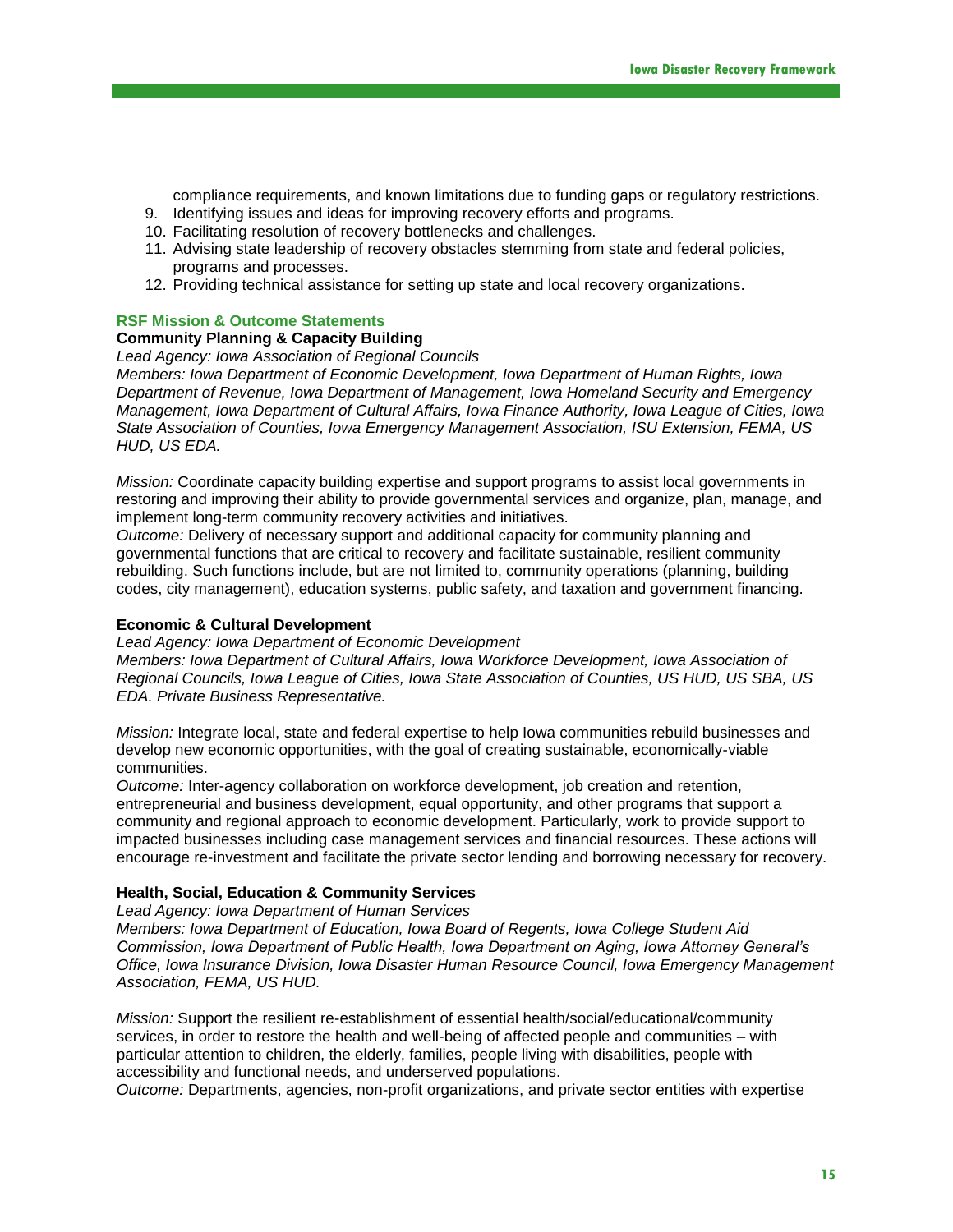and/or a role in service delivery, service providers, facilities, and infrastructure for medical, public health, human/social/community services, and behavioral health (including mental health and substance abuse) services collaborate to improve community recovery. Some essential elements of this recovery include:

- Provision of case management services to impacted individuals and families  $\bullet$
- Re-establishing the capacity of public and private health care delivery  $\bullet$
- Continuity of care for affected individuals  $\bullet$
- Continuity of other essential services -- human/social/community services, schools/colleges/ universities, behavioral health, child/elder care, disability related assistance, and other services
- $\bullet$ Reconnection to essential services for displaced populations
- Restoring a sense of community and civic engagement  $\bullet$
- Protecting the mental and physical health of the population and responders from the longer-term affects of a disaster recovery

### **Housing**

### *Lead Agency: Iowa Finance Authority*

*Members: Iowa Homeland Security and Emergency Management, Iowa Department of Economic Development, Iowa Association of Regional Councils, Iowa League of Cities, Iowa Association of Counties, FEMA, US HUD.*

*Mission:* Coordinate local, state and federal resources and activities to assist in restoration of destroyed and damaged housing and development of other new accessible, permanent housing options, if necessary.

*Outcome:* Focus inter-agency expertise on long-term housing solutions including reconstructing permanent, including accessible, housing.

### **Infrastructure Systems**

### *Lead Agency: Iowa Department of Transportation*

*Members; Iowa Finance Authority, Iowa Department of Economic Development, Iowa Homeland Security and Emergency Management, Iowa Department of Public Safety, Iowa Department of Public Defense,Office of Energy Independence, Iowa Utilities Board, Iowa Association of Regional Councils, Iowa League of Cities, Iowa Association of Counties, US Army Corps of Engineers, FEMA.*

*Mission:* Integrate the capability of the federal government to support states and communities to permanently restore, enhance, mitigate, and ensure the resilience and protection of infrastructure systems impacted by disasters.

*Outcome:* Inter-agency collaboration promoting a forward-looking and holistic approach that focuses on the relationship of the community with their built and virtual environment. These efforts will involve government and private sector partners with expertise in physical and virtual infrastructure systems across all the infrastructure sectors established in accordance with state and federal directives.

### **Agriculture & Environmental Resources**

*Lead Agency: Iowa Department of Natural Resources Members: Iowa Department of Agriculture and Land Stewardship, Iowa Flood Center, USDA.*

*Mission Focus:* Integrate local, state and federal resources and capabilities to help the State of Iowa address long-term agricultural and environmental recovery needs after disasters. *Outcome:* Inter-agency collaboration to provide information and assistance to land owners and communities to mitigate loss, preserve and grow natural resources.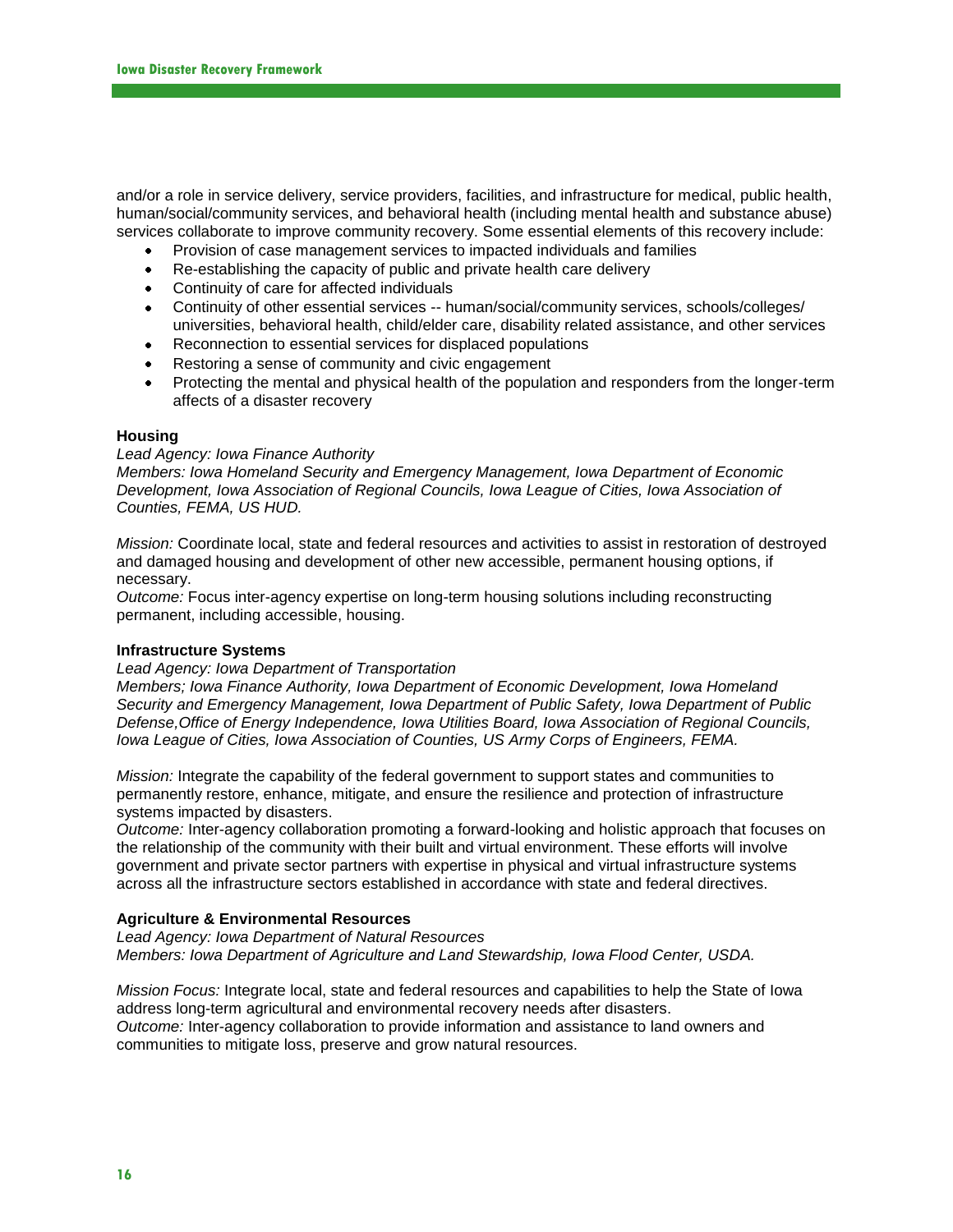# **4d. FRAMEWORK ORGANIZATIONAL CHART**



*\* RSF = Recovery Support Function*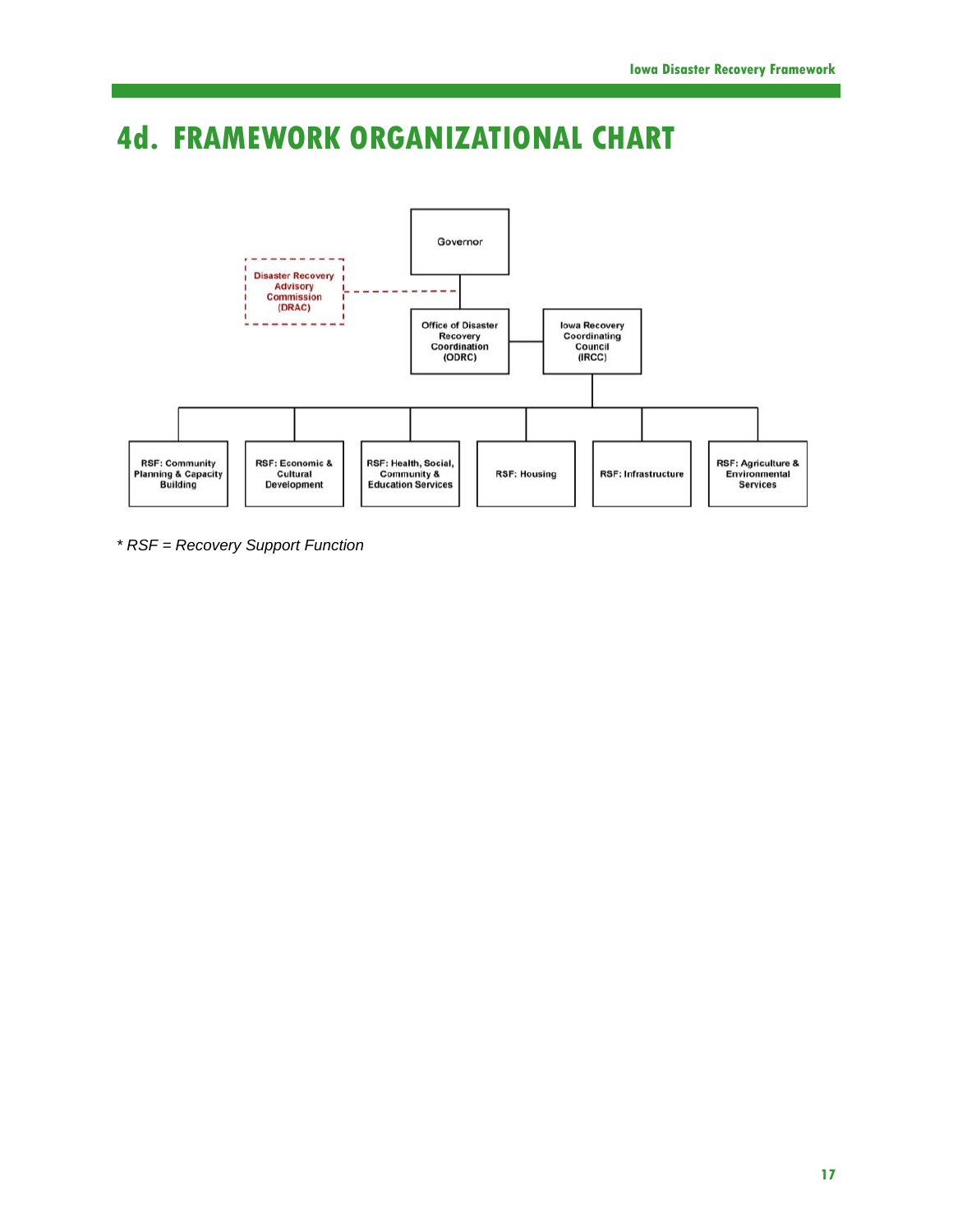# **5. FRAMEWORK ESCALATION**

During catastrophic disaster recovery efforts, the Governor and/or General Assembly may choose to escalate the framework. In determining when escalation is needed, leaders should consult with the Chair of the Iowa Recovery Coordinating Council, HSEMD and ODRC staff. The following factors should be considered in determining escalation:

- Sufficiency of existing state and local resources and staffing  $\bullet$  .
- $\bullet$  . Geographic distribution of impacts
- Magnitude of population displacement and economic impacts
- Opportunities for major policy changes and decisions

The following options are recommended for escalation:

- Establishment of a Disaster Recovery Advisory Commission
- Direction of state resources for recovery purposes
- $\bullet$ Expansion of the Office of Disaster Recovery Coordination

### **Disaster Recovery Advisory Commission**

The Disaster Recovery Advisory Commission (DRAC) would be a non-partisan group appointed by the Governor and made up of Iowans from a variety of sectors, backgrounds and region. Similar to the role of the Rebuild Iowa Advisory Commission created in 2008, this group would provide leadership, vision and creativity to address, identify and prioritize the short- and long-term issues of the recovery. In a major disaster, DRAC may be activated and assigned specific responsibilities and reporting requirements. The ODRC would provide support to the DRAC's activities.

Unlike the Iowa Recovery Council, this group would not be made up of agency staff, but instead of citizen members who can help to provide input and overall strategic direction in a major disaster. The IRC would continue to serve it's coordination function, the DRAC would be a temporary addition to recovery to provide vision and public input.

The DRAC would also lead efforts to solicit public input in order to recommend policy that facilitates long -term recovery. They would also work to develop a long-term recovery plan to submit to the Governor and General Assembly. The plan would detail priority areas of recovery focus and recommend strategies for resolution. It is this plan that may provide direction to the ODRC and the IRC to guide disaster recovery efforts and decision-making during a major disaster recovery.

### **Direction of State Resources for Recovery Purposes**

The Governor and General Assembly may provide for direction or redirection of state resources for recovery purposes. Resources may include state personnel, technical support, the Disaster Recovery Fund (once established) and other funds. Generally, these resources would be used to supplement federal recovery resources and should be considered more flexible to meet specific needs of the state. To ensure transparency, a reporting system will be developed to allow the ODRC to track and report resources committed to recovery.

To ensure that such redirection is possible at any time of year, it is recommend that Disaster Recovery Fund be established at the state level for disaster recovery purposes including federal match funds, assistance programs, administration of recovery, etc. This flexible source of funding may be used to support purposes not eligible for federal assistance under the Stafford Act. In some cases, the funds may be used to supplement activities (but not duplicate efforts) when federal funds are inadequate.

### **Expansion of the Office of Disaster Recovery Coordination**

The Governor and General Assembly may provide for temporary expansion of the ODRC to address long-term recovery needs. This expansion may include:

Delegation of authority and responsibility for leading and coordinating long-term recovery efforts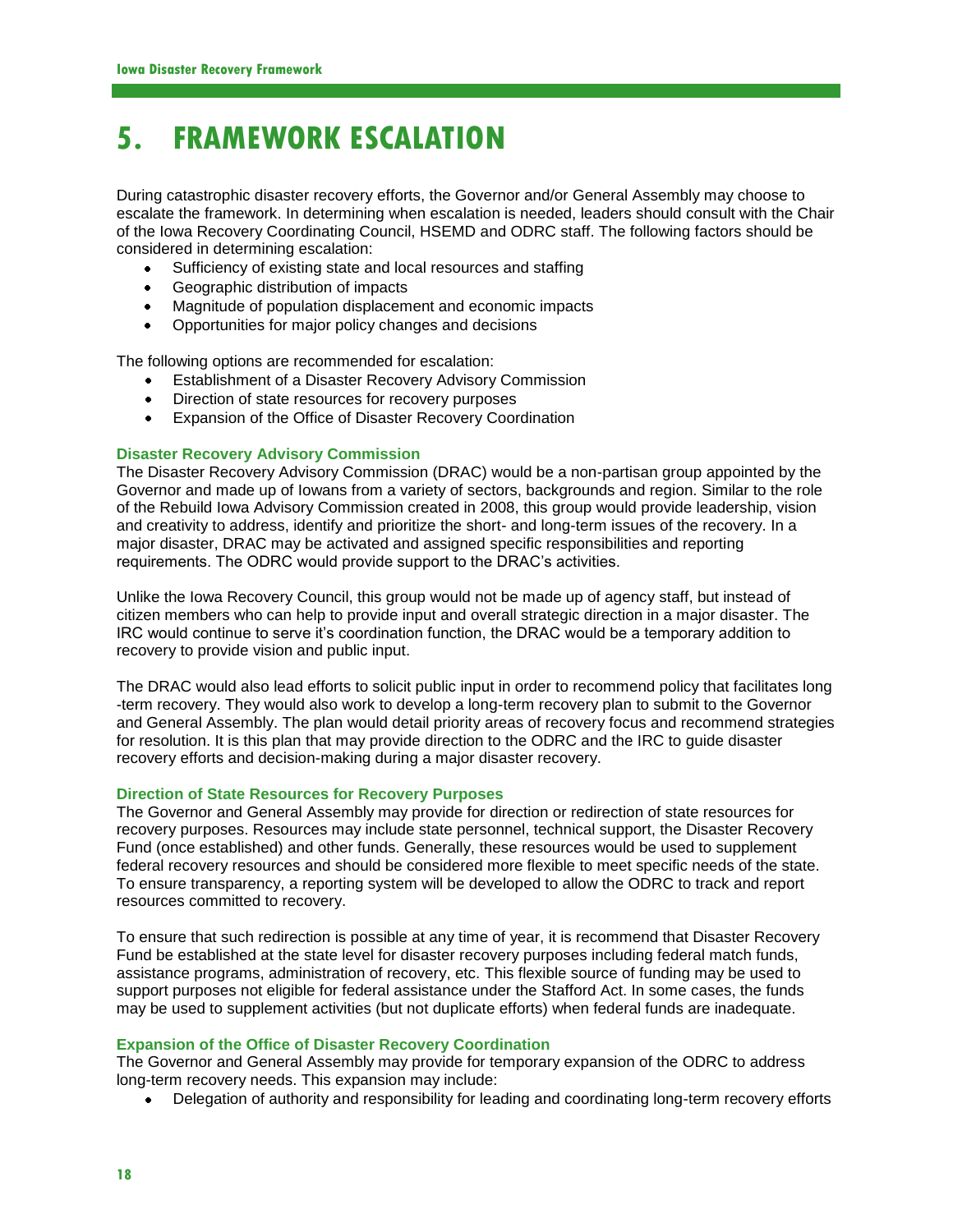with direct reporting to the Office of the Governor

- Appointment of temporary office leadership
- Temporary increased staffing of the ODRC. This may include staff drawn from existing state  $\bullet$ agencies and/or other temporary staff to help the ODRC fulfill its responsibilities

De-escalation of the ODRC and its return to a pre-disaster state will depend on funding and progress toward implementation of the recovery plan. Transitioning the ODRC to pre-disaster state will be accomplished with consultation of the Iowa Recovery Council, the Governor, and the General Assembly. Documentation of impacts, programs, policies and best practices is a critical part of de-escalation and should be organized and coordinated throughout the process.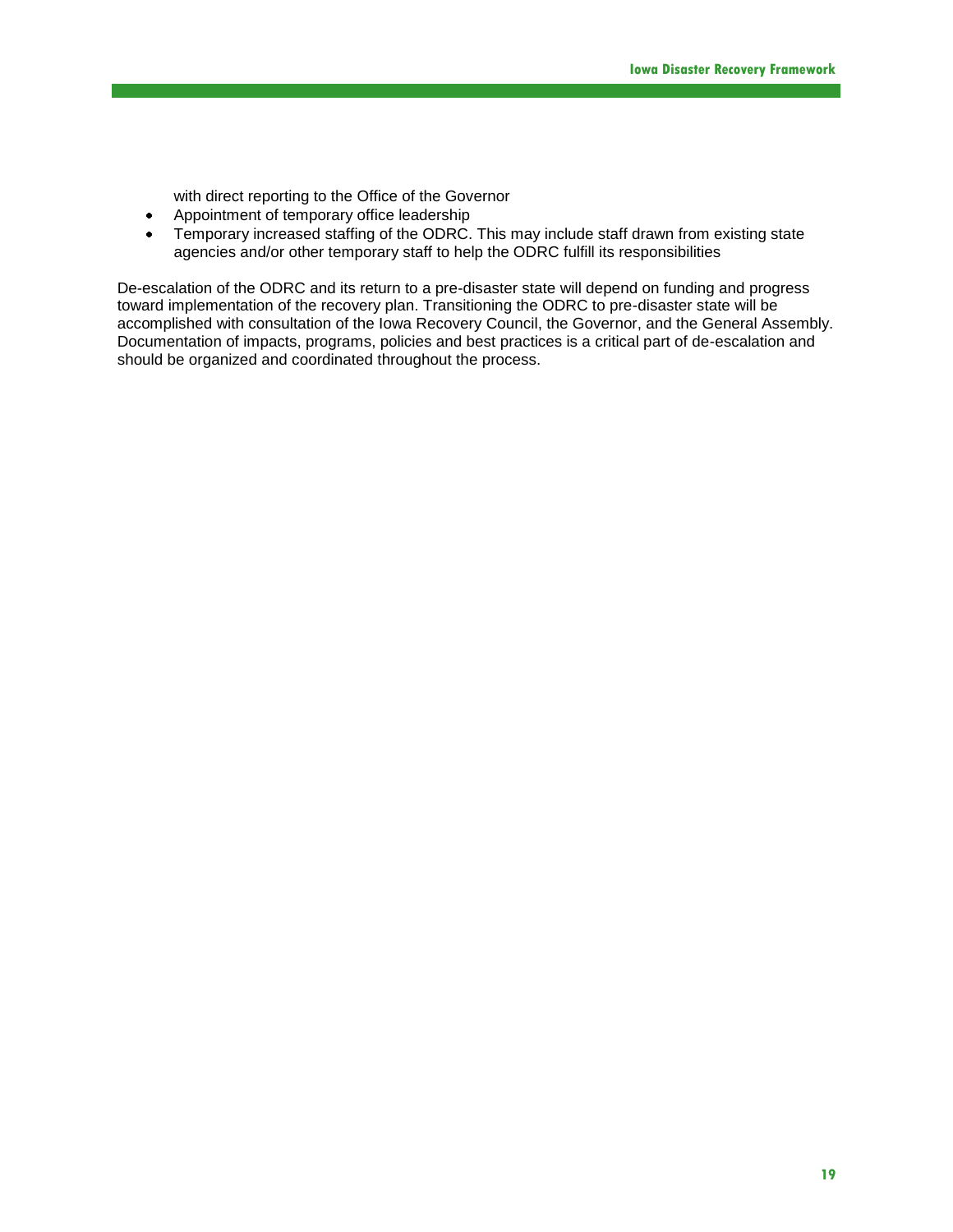# **6. RESOURCES**

National Disaster Recovery Framework [http://www.fema.gov/pdf/recoveryframework/omb\\_ndrf.pdf](http://www.fema.gov/pdf/recoveryframework/omb_ndrf.pdf)

Iowa Disaster Recovery Tabletop Exercise After Action Report / Improvement Plan [http://www.rio.iowa.gov/resources/reports/2010-08\\_HSEEP\\_AAR-IP\\_FINAL.pdf](http://www.rio.iowa.gov/resources/reports/2010-08_HSEEP_AAR-IP_FINAL.pdf)

Iowa Recommendations for Federal Policy Change from the 2008 Disasters [http://www.rio.iowa.gov/resources/reports/RIO\\_Federal\\_Recommendations.pdf](http://www.rio.iowa.gov/resources/reports/RIO_Federal_Recommendations.pdf)